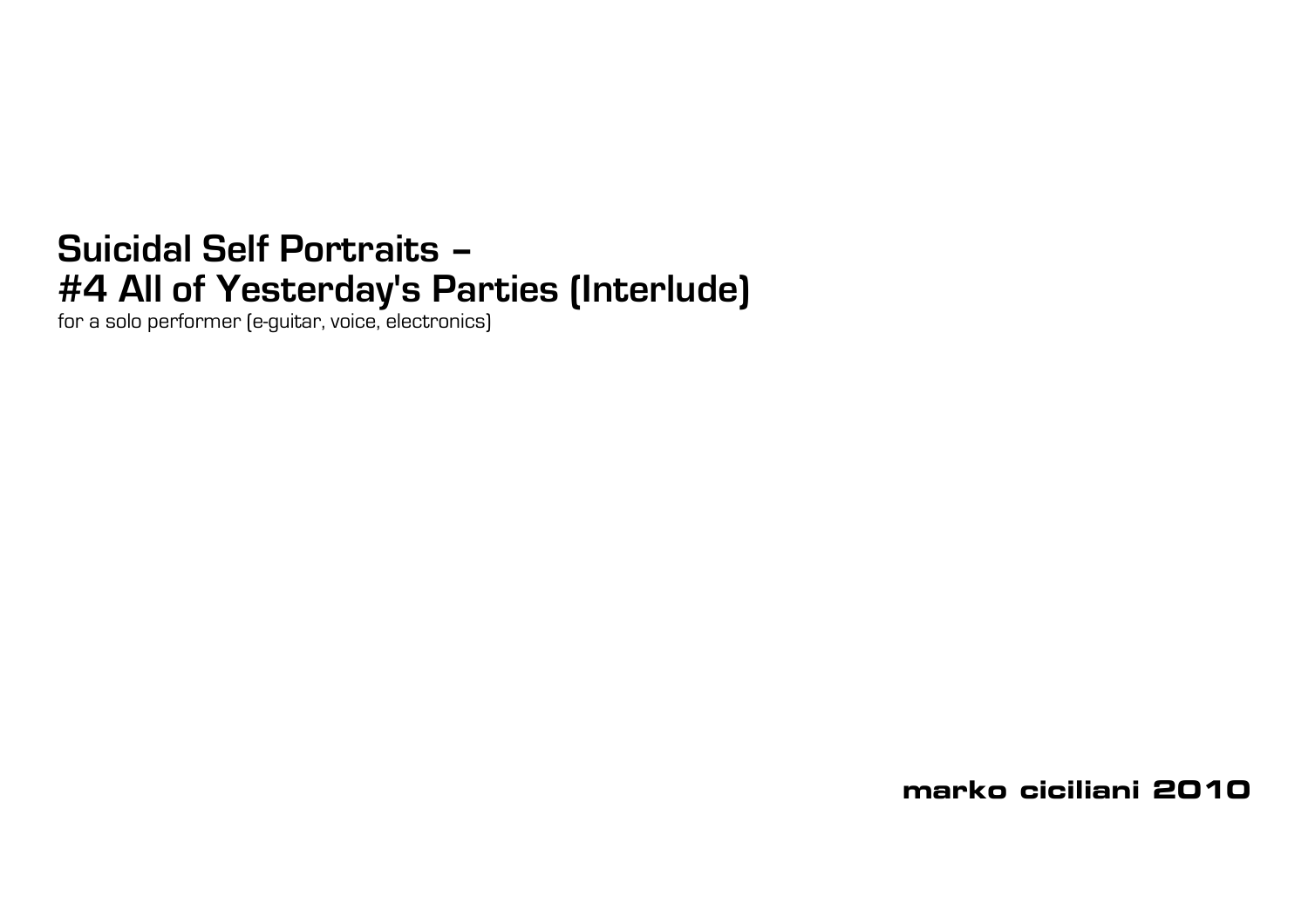## **Suicidal Self Portraits – #4 All of Yesterday's Parties (Interlude)**

for a solo performer (e-guitar, voice, electronics)

electric guitar uses also a distortion pedal and a tremolo pedal. electronics use a 2 octave controller keyboard with 9 rotary dials and a MaxMSP program, which can be obtained by the composer (contact: marko@ciciliani.com).

music: Marko Ciciliani<br>text: Paul Mc Cartne Paul Mc Cartney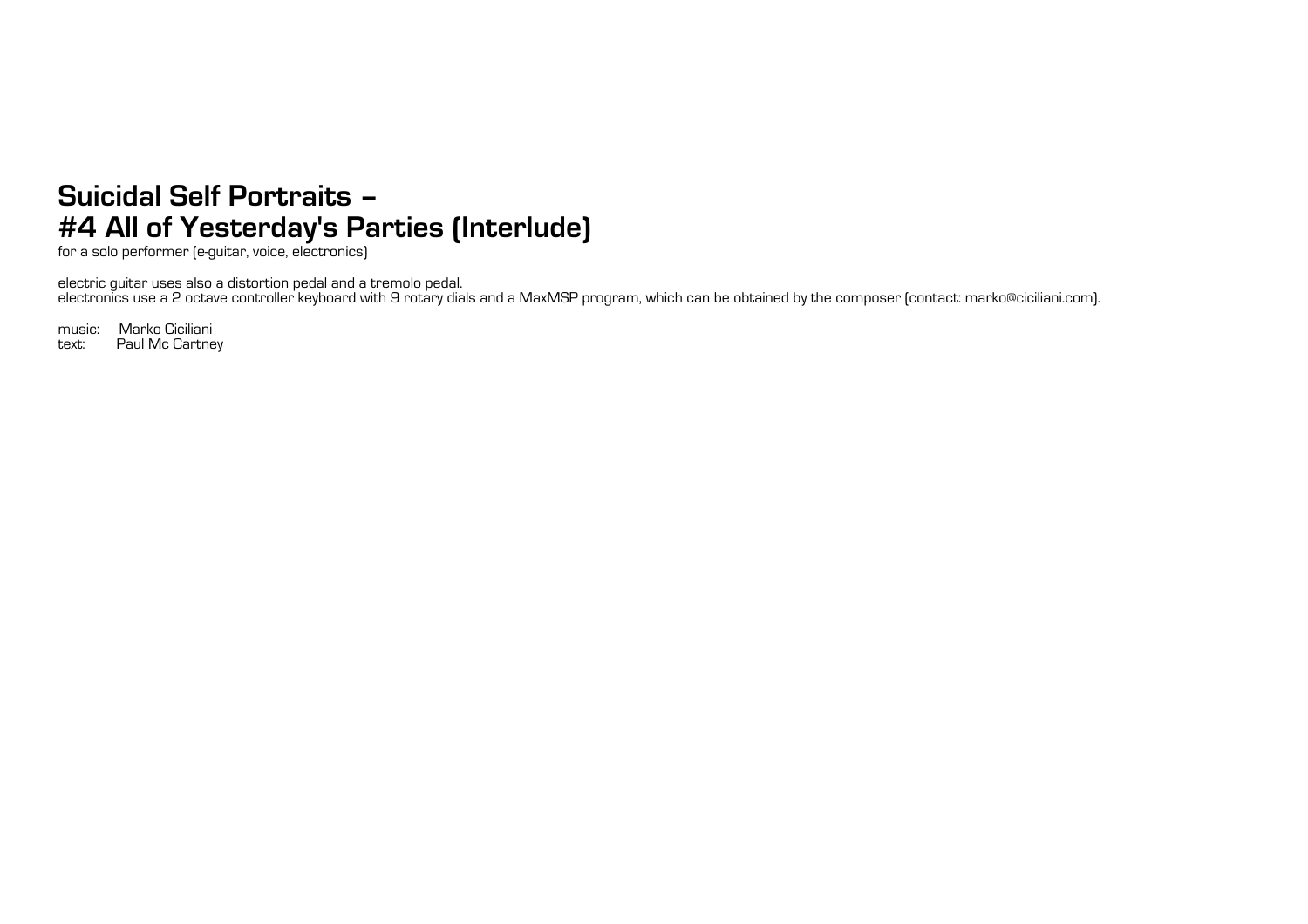## **Suicidal Self Portraits – #4 All of Yesterday's Parties (Interlude) marko ciciliani 2010**

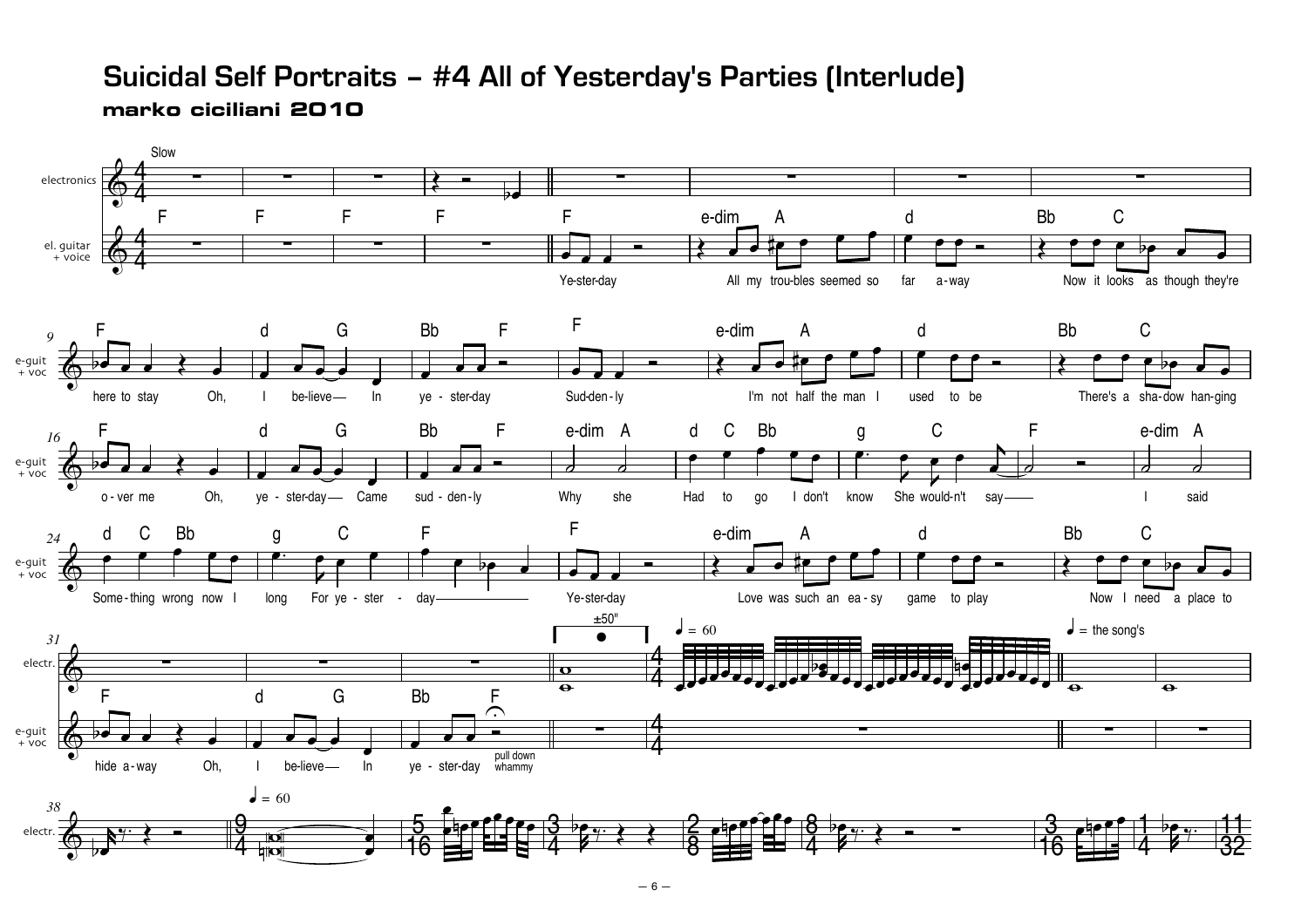